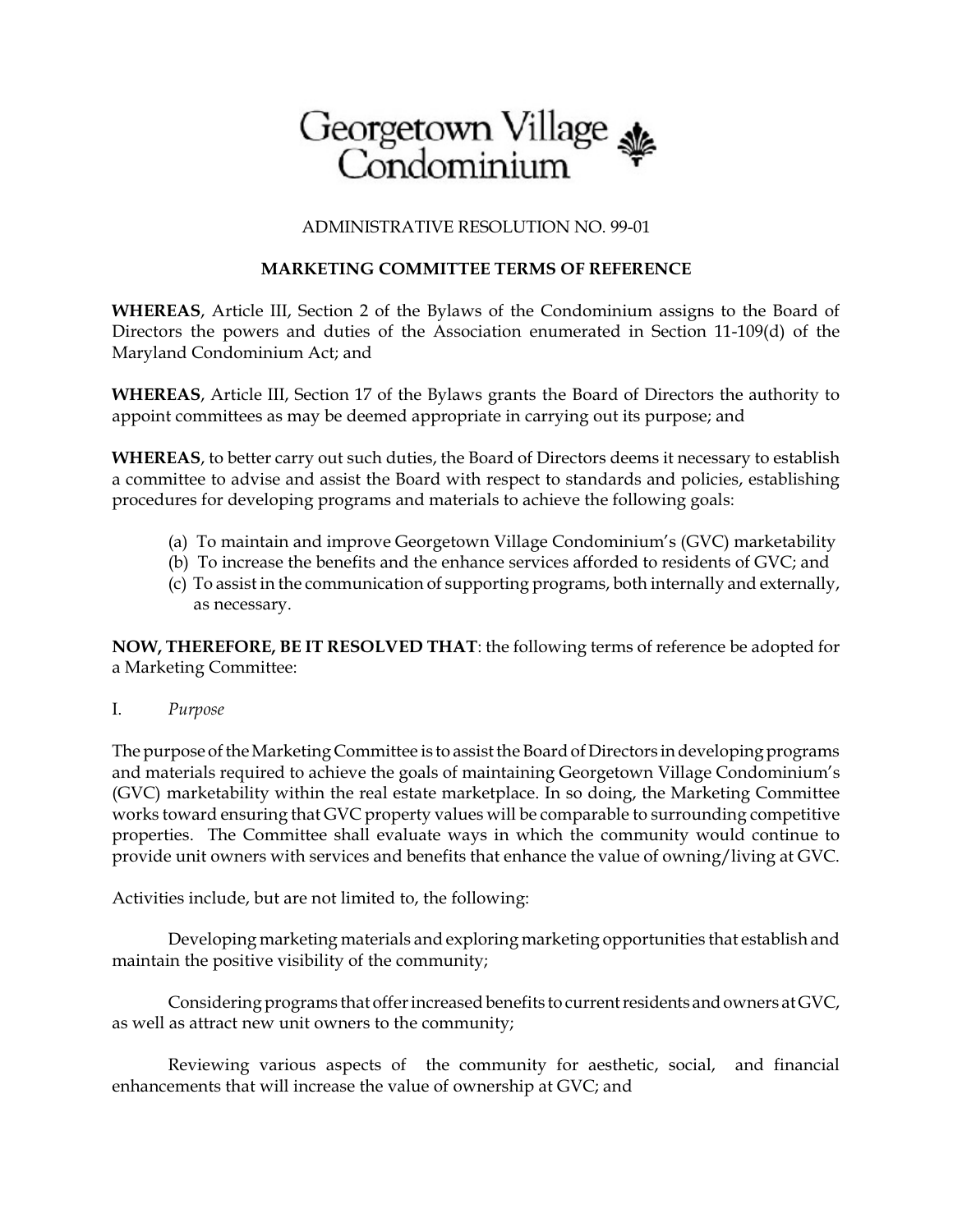Providing assistance to the GVC Newsletter Committee by developing ideas and strategies to maximize this important communications tool: such as, the inclusion of advertisements and incentives that would increase revenue and community participation.

II. *Organization*

A. Membership**:** Members of the Committee shall be limited to unit owners, who indicate a desire to be actively involved in one or more aspects of the Committee's work. Active membership in the Committee requires that its members attend at least two consecutiveCommittee meetings. Voting membership is lost after three (3) consecutive, un-excused, absences from regular Committee meetings. The total membership shall not exceed ten (10), without obtaining approval from the Board of Directors.

B. Chair: The Chair must be a unit owner recommended by the Committee and approved by the Board of Directors. The Chair shall serve at the pleasure of the Board. The Committee may designate a Vice President who must also be a unit owner.

C. Vacancies: The Committee shall vote to recommend to the Board of Directors the removal of the Chair, with or without cause. Vacancies created by removal, death, or resignation of the Chair shall be filled by an Acting Chair selected by the Committee membership, until a selection is made by the Committee and approved by the Board of Directors.

D. Secretary: The Chair shall designate a Secretary from among the members of the Committee, subject to approval of the Committee. The Secretary shall be responsible for keeping the Committee membership roster, recording minutes of all Committee meetings and, in general, maintaining written documentation on Committee decisions and activities.

E. Board Liaison: The Board of Directors may select one of its members to serve on the Committee as the liaison to the Board and to provide updates of the Committee's activities beyond the Committee's written report, if warranted.

## III. *Operation*

A. Functions of the Committee shall include the following:

1. Develop and distribute materials that enhance the market value of GVC;

- 2. Establish and maintain a positive visibility of the GVC community;
- 3. Consider and recommend modifications of various aspects of GVC aesthetic, social and financial domains that would increase the value of owning and residing at GVC.

4. Develop and oversee the management of the GVC Internet Web site, with the concurrence of the Committee and the approval of the Board of Directors.

5. Develop a budget for the committee work for approval by Board of Directors.